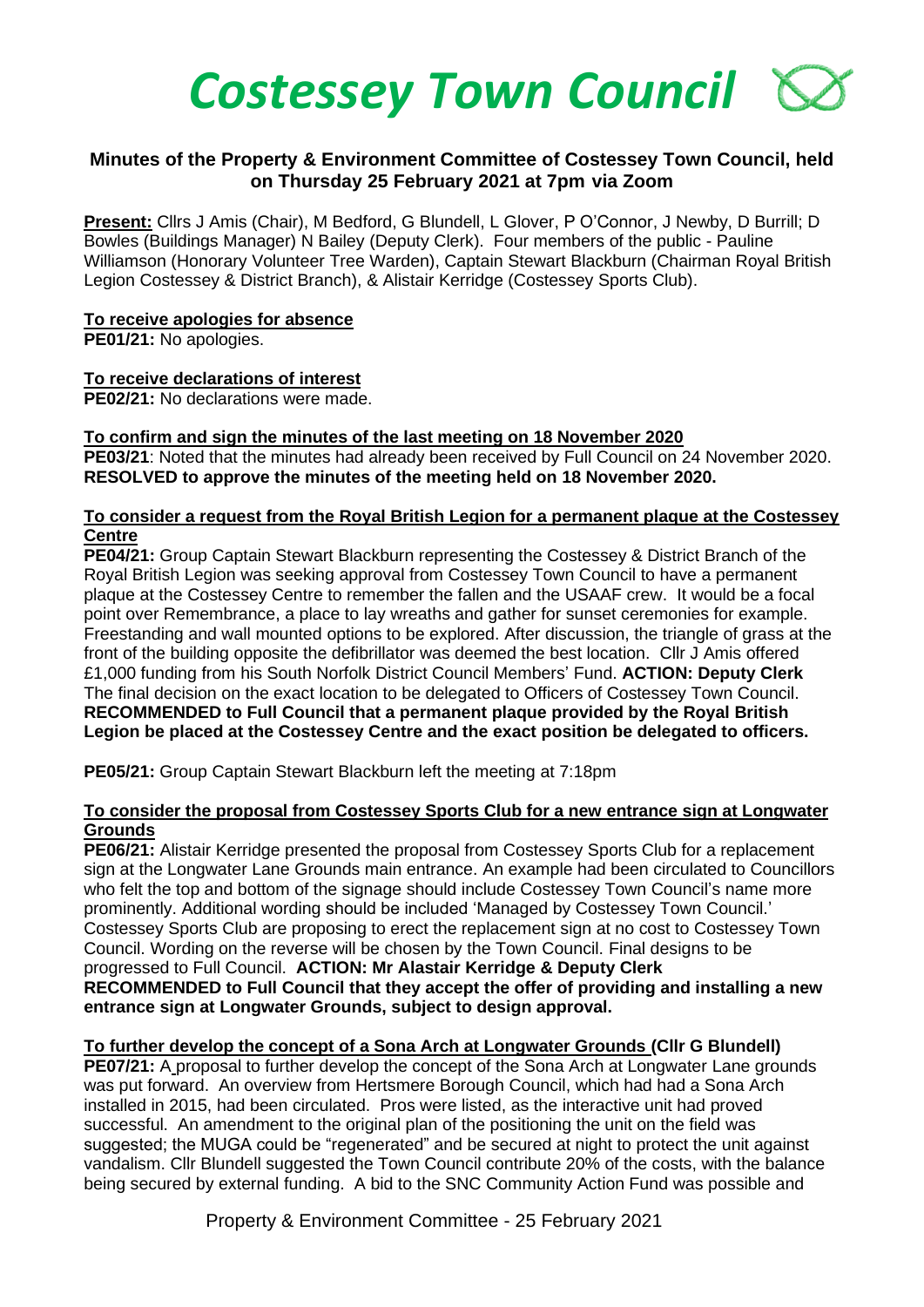other grants could be investigated by the Deputy Clerk. Just prior to the evening's meeting it was noted that an extra cost would be involved for Civils works to lay cables to the unit. Full Council required full project costs and precise location before a percentage contribution could be approved. The project required more accurate costings in order to consider a percentage contribution.

#### **ACTION: Buildings Officer & Deputy Clerk.**

## **RECOMMENDED to Full Council to consider the project when more accurate estimated costs were known.**

## **Item 13 was brought forward.**

## **To progress a planning application for a permanent machinery entrance at Greenhills Woods**

**PE08/21:** Earlier in the day the Town Council Chairman had presented the lead volunteer Pauline Williamson with a new spade as a "thank you" for all her hard work replanting 1,100 trees at the woods. To make the temporary entrance to the woods permanent, planning consent was required to drop a kerb, and tarmac an apron in order to create an entrance for machinery which pedestrians would also use. Gates would be required. Estimated costs were due. **ACTION: Deputy Clerk. RECOMMENDED to Full Council to progress the project when the estimated costs were known.** 

**PE09/21:** Cllr L Glover left the meeting at 8:30pm

## **To consider a proposal from the FOTV for raised flower beds across Costessey (Cllr J Newby FoTV)**

**PE010/21:** John Newby spoke on behalf of the Friends of the Tud Valley. Funding was available for raised flower beds across sites starting with the Costessey Centre, Longwater Lane. The aim was to construct the beds in treated timber and plant them with flowers. FoTV would maintain the flowers and initially three beds could be installed in the triangle of grass at the front of the Costessey Centre, subject to final checks by the Head Groundsman. **ACTION: Head Groundsman.**

## **RECOMMENDED to Full Council to host raised flower beds to form a Sensory / Contemplation area at the front of the Costessey Centre.**

# **To identify a location for the Rainbow Bench at Longwater Lane Grounds**

**PE011/21:** After considering having the raised flower beds in the triangle of grass outside the Costessey Centre it was felt the bench would be an appropriate addition to the same space **ACTION: Head Groundsman**.

**RECOMMENDED to Full Council that the Rainbow Bench be placed in the triangle at the front of the Costessey Centre near to the defibrillator.** 

## **To review seating at all sites and consider the proposal for a donated bench at Husenbeth Close**

**PE012/21:** Cllr O'Connor gave an update on seating across all Town Council managed sites. The request from a resident in Costessey to donate a bench with a plaque at Husenbeth Close Open Space was considered and approved. **ACTION: Deputy Clerk.**

## **RECOMMENDED to Full Council that the donated bench with plaque be installed at Husenbeth open space.**

**PE013/21:** Subject to the necessary consents, a proposal was supported to install a wooden style bench on the rear patio at Queen's Hills Community Centre overlooking the fields. **ACTION: Buildings Manager.** 

**RECOMMENDED to Full Council that a wooden bench be installed at Queen's Hills Community Centre.**